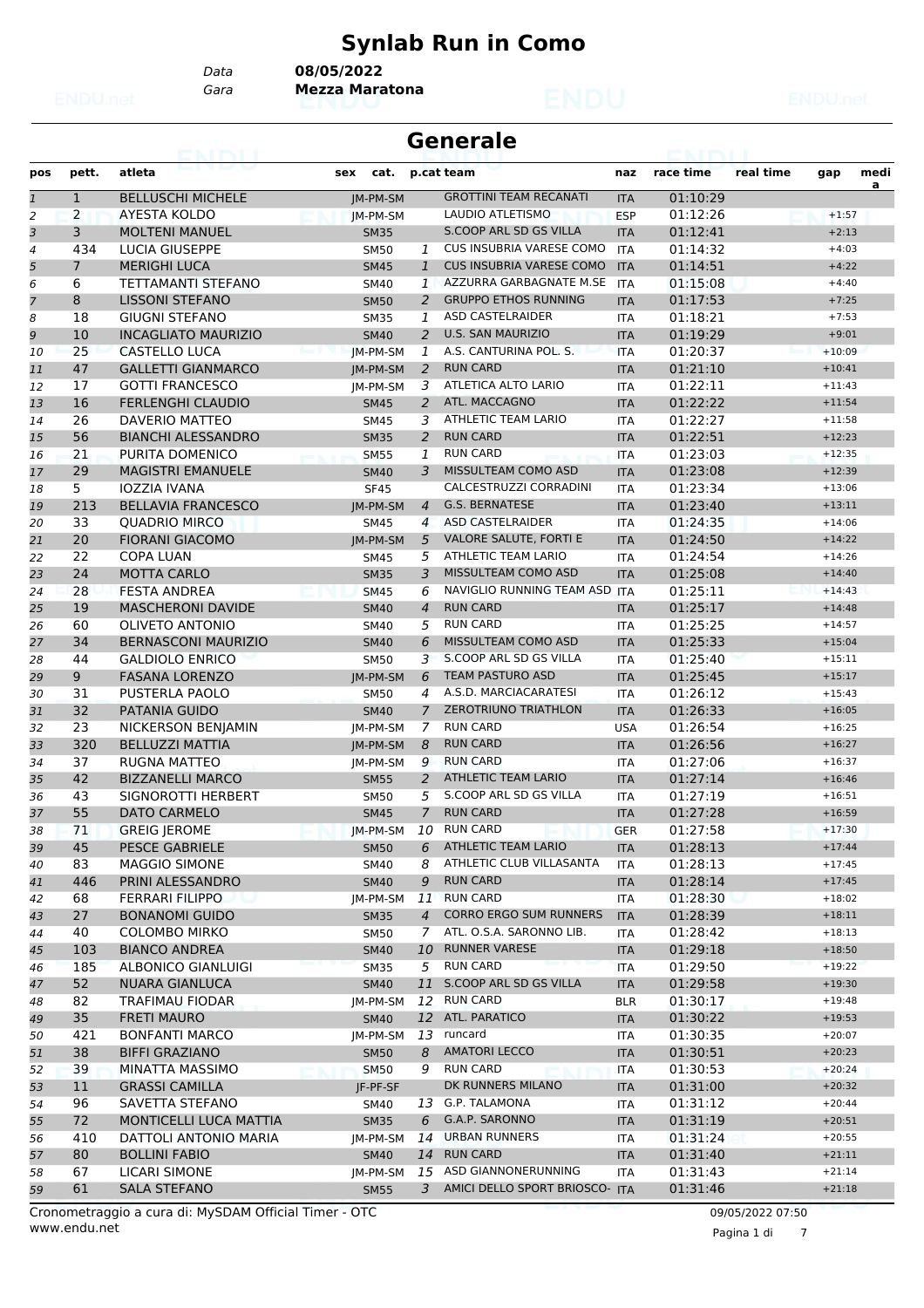| pos        | pett.     | atleta                                        | cat.<br>sex         |                | p.cat team                                      | naz                      | race time            | real time | gap                  | medi<br>a |
|------------|-----------|-----------------------------------------------|---------------------|----------------|-------------------------------------------------|--------------------------|----------------------|-----------|----------------------|-----------|
| 60         | 439       | <b>TURRA PIERFRANCESCO</b>                    | <b>SM55</b>         | $\overline{4}$ | RUNAWAY MILANO A.S.D.                           | <b>ITA</b>               | 01:32:13             |           | $+21:45$             |           |
| 61         | 66        | <b>TOLU EDOARDO</b>                           | IM-PM-SM            |                | 16 RUN CARD                                     | <b>ITA</b>               | 01:32:30             |           | $+22:01$             |           |
| 62         | 12        | <b>CAGLIANI MONICA</b>                        | <b>SF40</b>         |                | G.P. I GAMBER DE                                | <b>ITA</b>               | 01:32:30             |           | $+22:02$             |           |
| 63         | 69        | LURAGHI VALERIO                               | SM60                | $\mathbf{1}$   | <b>U.S. SANGIORGESE</b>                         | <b>ITA</b>               | 01:32:31             |           | $+22:03$             |           |
| 64         | 412       | <b>RIVA SIMONE</b>                            | IM-PM-SM            |                | 17 ZEROTRIUNO TRIATHLON                         | <b>ITA</b>               | 01:32:44             |           | $+22:15$             |           |
| 65         | 59        | CATALANO DOMENICO                             | <b>SM60</b>         | 2              | <b>LAGARINA CRUS TEAM</b>                       | <b>ITA</b>               | 01:32:50             |           | $+22:21$             |           |
| 66         | 427       | <b>BRAMBILLA CRISTIAN</b>                     | <b>SM45</b>         | 8              | AMICI DELLO SPORT BRIOSCO- ITA                  |                          | 01:32:54             |           | $+22:25$             |           |
| 67         | 63        | DI BLASI GIANLUCA                             | <b>SM45</b>         | 9              | <b>RUN CARD</b>                                 | <b>ITA</b>               | 01:32:55             |           | $+22:26$             |           |
| 68         | 98        | <b>CLERICI STEFANO</b>                        | <b>SM35</b>         | $\overline{7}$ | <b>RUN CARD</b>                                 | <b>ITA</b>               | 01:32:57             |           | $+22:29$             |           |
| 69         | 88        | ZAFFARINI LORENZO                             | <b>SM45</b>         | 10             | <b>RUN CARD</b>                                 | <b>ITA</b>               | 01:33:03             |           | $+22:34$             |           |
| 70         | 105       | <b>BRONZI RICCARDO</b>                        | IM-PM-SM            |                | 18 ATL. ROVELLASCA                              | <b>ITA</b>               | 01:33:06             |           | $+22:37$             |           |
| 71         | 155       | <b>ARIOLI MARCO</b>                           | <b>SM45</b>         |                | 11 O.S.A. ORG.SPORTIVA                          | <b>ITA</b>               | 01:33:10             |           | $+22:42$             |           |
| 72         | 216       | <b>MONZA ALDO</b>                             | <b>SM50</b>         |                | 10 RUN CARD                                     | <b>ITA</b>               | 01:33:17             |           | $+22:49$             |           |
| 73         | 430       | <b>GIACOMINI CRISTIANO</b>                    | <b>SM45</b>         |                | 12 G.S. CASTELLANIA - GOZZANO ITA               |                          | 01:33:24             |           | $+22:56$             |           |
| 74         | 115       | <b>ANGRI STEFANO</b>                          | <b>SM45</b>         | 13             | <b>U.S. SAN MAURIZIO</b>                        | <b>ITA</b>               | 01:33:53             |           | $+23:24$             |           |
| 75         | 90        | CIRILLO ROCCO                                 | <b>SM45</b>         |                | 14 S.COOP ARL SD GS VILLA                       | <b>ITA</b>               | 01:34:06             |           | $+23:38$             |           |
| 76         | 131       | <b>ESPERTINI MICHELE</b>                      | <b>SM50</b>         |                | 11 RUN CARD                                     | <b>ITA</b>               | 01:34:16             |           | $+23:48$             |           |
| 77         | 13        | NOGA ANGELIKA                                 | IF-PF-SF            | $\mathbf{1}$   | KS SPRINT BIELSKO-BIAŁA                         | POL                      | 01:34:19             |           | $+23:50$             |           |
| 78         | 51        | <b>FABRIZIO DAVIDE</b>                        | <b>SM35</b>         | 8              | <b>RUN CARD</b>                                 | <b>ITA</b>               | 01:34:27             |           | $+23:59$             |           |
| 79         | 107       | <b>SALVATI SALVATORE</b>                      | <b>SM45</b>         |                | 15 RUNNER VARESE                                | <b>ITA</b>               | 01:34:30             |           | $+24:02$             |           |
| 80         | 70        | <b>CUOCO DANIELE</b>                          | <b>SM50</b>         | 12             | <b>RUN CARD</b>                                 | <b>SUI</b>               | 01:34:39             |           | $+24:10$             |           |
| 81         | 259       | SOMASCHINI ALESSANDRO                         | IM-PM-SM            | 19             | <b>RUNNERS DESIO</b>                            | <b>ITA</b>               | 01:34:45             |           | $+24:16$             |           |
| 82         | 74        | <b>PISANU LUIGI</b>                           | <b>SM50</b>         |                | 13 ALGHERO MARATHON                             | <b>ITA</b>               | 01:35:00             |           | $+24:32$             |           |
| 83         | 215       | <b>BALLABIO ALESSANDRO</b>                    | <b>SM50</b>         |                | 14 RUN CARD                                     | <b>ITA</b>               | 01:35:18             |           | $+24:50$             |           |
| 84         | 48        | <b>ZUNINO ANDREA</b>                          | <b>SM35</b>         | 9              | ATL. OVADESE ORMIG                              | <b>ITA</b>               | 01:35:18             |           | $+24:50$             |           |
| 85         | 73        | <b>CERMUSONI MATTEO</b>                       | <b>SM45</b>         |                | 16 AMATORI ATL. CASORATE S.                     | <b>ITA</b>               | 01:35:26             |           | $+24:57$             |           |
| 86         | 93        | <b>SOLLIMA FABRIZIO</b>                       | <b>SM45</b>         |                | 17 ATL. PRESEZZO                                | <b>ITA</b>               | 01:36:16             |           | $+25:48$             |           |
| 87         | 85        | ZANATTA LUCA                                  | <b>SM50</b>         |                | 15 RUNNING SARONNO                              | <b>ITA</b>               | 01:36:22             |           | $+25:54$             |           |
| 88         | 57        | <b>BOSISIO DAVIDE</b>                         | <b>SM40</b>         | 15             | TEAM OTC SSD ARL                                | <b>ITA</b>               | 01:36:33             |           | $+26:05$             |           |
| 89         | 101       | POLLARINI MASSIMO                             | <b>SM45</b>         |                | 18 RUN CARD                                     | <b>ITA</b>               | 01:36:37             |           | $+26:09$             |           |
| 90         | 81        | <b>CAIBUCATTI EDOARDO</b>                     | <b>SM45</b>         |                | 19 TEAM OTC SSD ARL                             | <b>ITA</b>               | 01:36:41             |           | $+26:13$             |           |
| 91         | 116       | <b>RIZZI ROBERTO</b>                          | <b>SM55</b>         | 5              | S.COOP ARL SD GS VILLA                          | <b>ITA</b>               | 01:36:45             |           | $+26:17$             |           |
| 92         | 75        | <b>FERRARIO EMILIO MARIA</b>                  | <b>SM45</b>         | 20             | <b>G.P. MARCIATORI COGLIATE</b>                 | <b>ITA</b>               | 01:37:00             |           | $+26:31$             |           |
| 93         | 134       | PEVERELLI RAFFAELE                            | <b>SM50</b>         |                | 16 ATHLETIC TEAM LARIO                          | <b>ITA</b>               | 01:37:01             |           | $+26:33$             |           |
| 94         | 64        | <b>ARENARE VINCENZO</b>                       | <b>SM55</b>         | 6              | MISSULTEAM COMO ASD                             | <b>ITA</b>               | 01:37:08             |           | $+26:39$             |           |
| 95         | 195       | LURATI MATTIA                                 | <b>SM40</b>         |                | 16 ATHLETIC TEAM LARIO<br>G.S.D. 5 TORRI FIAMME | <b>ITA</b>               | 01:37:14             |           | $+26:46$             |           |
| 96         | 87<br>91  | MELCARNE ROCCO                                | <b>SM60</b>         | 3<br>1         | ATL. SAN MARCO U.S. ACLI                        | <b>ITA</b>               | 01:37:25             |           | $+26:57$<br>$+27:16$ |           |
| 97         |           | ROSSO LUCIANO<br><b>CASELLI ANDREA</b>        | <b>SM65</b>         |                | PFIZER ITALIA RUNNING TEAM                      | <b>ITA</b>               | 01:37:44             |           | $+27:17$             |           |
| 98         | 149       |                                               | <b>SM45</b>         | 21             | 22 RUN CARD                                     | <b>ITA</b>               | 01:37:45             |           | $+27:27$             |           |
| 99         | 130<br>14 | SARACISTA GIUSEPPE<br><b>CARRILLO MANUELA</b> | SM45<br><b>SF45</b> | $\mathbf{1}$   | <b>RUN CARD</b>                                 | <b>ITA</b>               | 01:37:55<br>01:38:08 |           | $+27:40$             |           |
| 100<br>101 | 163       | <b>FERRAUTO DARIO</b>                         | SM45                |                | 23 RUN CARD                                     | <b>ITA</b><br><b>ITA</b> | 01:38:17             |           | $+27:49$             |           |
| 102        | 100       | RADAELLI MATTEO                               | JM-PM-SM            |                | 20 RUN CARD                                     | <b>ITA</b>               | 01:38:45             |           | $+28:17$             |           |
| 103        | 53        | <b>CARRARO MIRKO</b>                          | JM-PM-SM            |                | 21 RUN CARD                                     | <b>ITA</b>               | 01:38:46             |           | $+28:17$             |           |
| 104        | 399       | <b>ALTUNA XABIER</b>                          | JM-PM-SM            |                | 22 RUN CARD                                     | <b>ITA</b>               | 01:38:47             |           | $+28:19$             |           |
| 105        | 95        | <b>GIUSSANI FILIPPO</b>                       | SM35                |                | 10 RUN CARD                                     | <b>ITA</b>               | 01:38:50             |           | $+28:22$             |           |
| 106        | 187       | <b>CARMINE ARONNE FILIPPO</b>                 | <b>SM35</b>         |                | 11 RUN CARD                                     | <b>ITA</b>               | 01:38:50             |           | $+28:22$             |           |
| 107        | 92        | CORTELLEZZI ALBERTO                           | <b>SM50</b>         |                | 17 TEAM 3 ESSE                                  | <b>ITA</b>               | 01:39:11             |           | $+28:42$             |           |
| 108        | 136       | <b>VIGNALI ALESSANDRO</b>                     | <b>SM40</b>         |                | 17 RUN CARD                                     | <b>ITA</b>               | 01:39:24             |           | $+28:56$             |           |
| 109        | 441       | <b>BEATI LORENZO</b>                          | <b>SM45</b>         |                | 24 G.S. BERNATESE                               | ITA                      | 01:39:29             |           | $+29:01$             |           |
| 110        | 112       | <b>GALIGANI BRUNO</b>                         | JM-PM-SM            |                | 23 RUN CARD                                     | <b>ITA</b>               | 01:39:39             |           | $+29:11$             |           |
| 111        | 138       | <b>PUGGIONI LUIGI</b>                         | SM70 e              | 1              | ATHLETIC TEAM LARIO                             | <b>ITA</b>               | 01:39:42             |           | $+29:14$             |           |
| 112        | 94        | PIANTONI GIOVANNI                             | <b>SM35</b>         |                | 12 G.S. OREZZO                                  | <b>ITA</b>               | 01:39:44             |           | $+29:16$             |           |
| 113        | 102       | ALOGNA DANIELE                                | SM35                |                | 13 RUN CARD                                     | <b>ITA</b>               | 01:39:47             |           | $+29:18$             |           |
|            |           | <b>DOMENICO</b>                               |                     |                |                                                 |                          |                      |           |                      |           |
| 114        | 164       | <b>MONTEFUSCO ANDREA</b>                      | <b>SM40</b>         |                | 18 RUN CARD                                     | <b>ITA</b>               | 01:39:49             |           | $+29:20$             |           |
| 115        | 173       | <b>BONIFAZI MANUEL</b>                        | JM-PM-SM            |                | 24 RUN CARD                                     | <b>ITA</b>               | 01:39:49             |           | $+29:20$             |           |
| 116        | 126       | <b>MARINI DANIEL</b>                          | <b>SM35</b>         |                | 14 RUN CARD                                     | <b>ITA</b>               | 01:39:55             |           | $+29:27$             |           |
| 117        | 429       | COLOMBO ALESSANDRO                            | <b>SM50</b>         |                | 18 AMATORI LECCO                                | <b>ITA</b>               | 01:40:00             |           | $+29:32$             |           |
| 118        | 49        | <b>GUSMEO MATTEO</b>                          | <b>SM40</b>         |                | 19 S.COOP ARL SD GS VILLA                       | <b>ITA</b>               | 01:40:03             |           | $+29:34$             |           |
| 119        | 99        | <b>GAMBIRASI STEFANO</b>                      | SM40                |                | 20 G.A.P. SARONNO                               | ITA                      | 01:40:10             |           | $+29:41$             |           |
| 120        | 111       | <b>FLAIM LUIGI</b>                            | <b>SM65</b>         | 2              | ATL. VALLI DI NON E SOLE                        | <b>ITA</b>               | 01:40:22             |           | $+29:54$             |           |
| 121        | 151       | <b>CELORIA CRISTIAN</b>                       | SM45                | 25             | <b>RUNNERS BERGAMO</b>                          | <b>ITA</b>               | 01:40:27             |           | $+29:59$             |           |
| 122        | 65        | PASCUZZI FRANCESCO                            | <b>SM50</b>         |                | 19 A.L.S. CREMELLA                              | <b>ITA</b>               | 01:40:30             |           | $+30:02$             |           |
|            |           |                                               |                     |                |                                                 |                          |                      |           |                      |           |

www.endu.net Cronometraggio a cura di: MySDAM Official Timer - OTC 09/05/2022 07:50

Pagina 2 di 7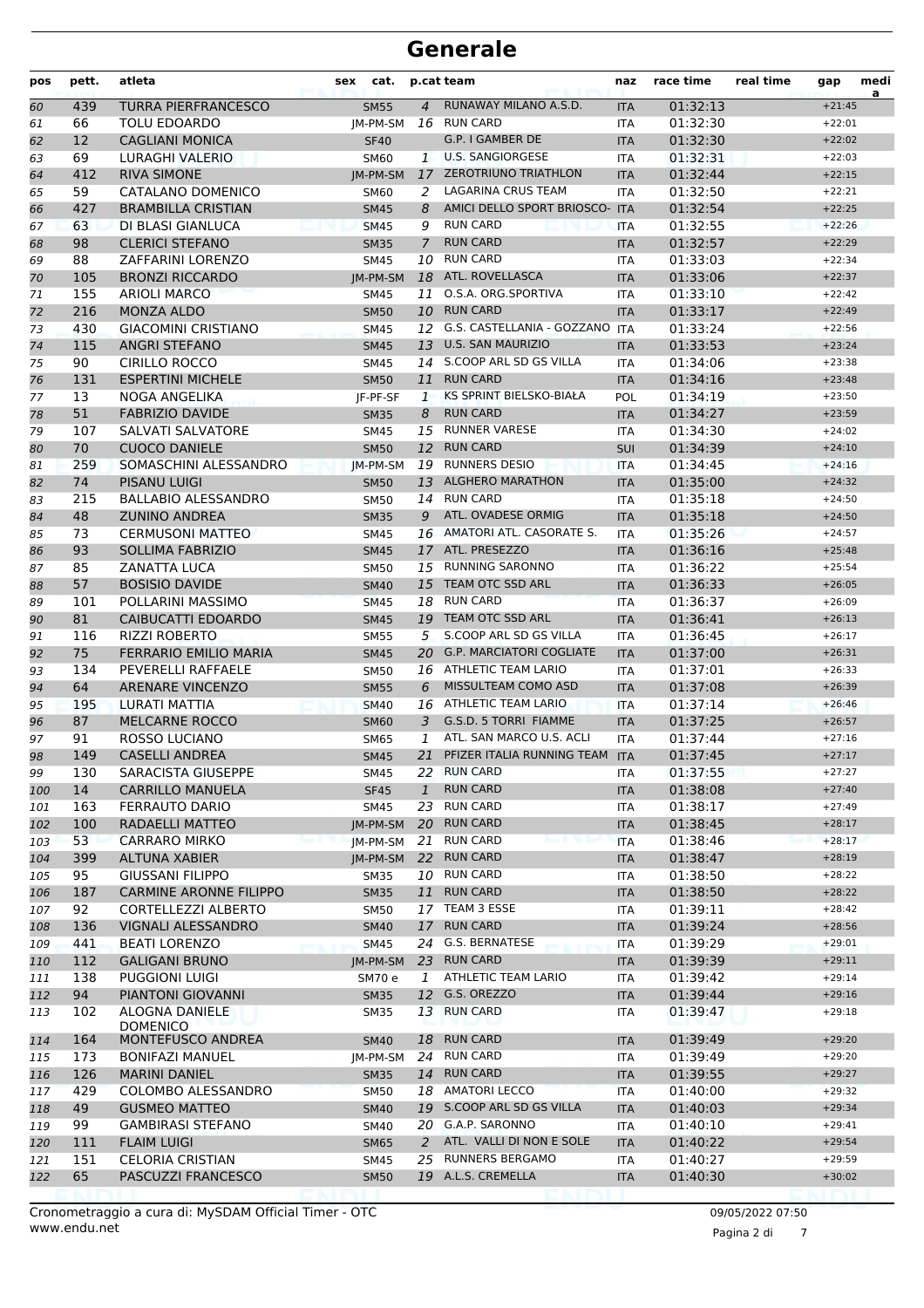| pos | pett. | atleta                              | cat.<br>sex |                | p.cat team                        | naz        | race time | real time | gap      | medi<br>a |
|-----|-------|-------------------------------------|-------------|----------------|-----------------------------------|------------|-----------|-----------|----------|-----------|
| 123 | 84    | <b>CIRILLO DOMENICO</b>             | <b>SM45</b> |                | 26 RUN CARD                       | <b>ITA</b> | 01:40:32  |           | $+30:03$ |           |
| 124 | 118   | <b>GORDON RICKY</b>                 | SM40        | 21             | <b>RUN CARD</b>                   | PHI        | 01:40:32  |           | $+30:04$ |           |
| 125 | 210   | <b>DELLO IACONO GIUSEPPE</b>        | <b>SM45</b> | 27             | <b>RUN CARD</b>                   | <b>ITA</b> | 01:40:35  |           | $+30:07$ |           |
| 126 | 89    | PIAZZALUNGA DIEGO                   | <b>SM50</b> | 20             | <b>RUNNERS BERGAMO</b>            | <b>ITA</b> | 01:40:56  |           | $+30:28$ |           |
| 127 | 419   | <b>MASSERANO MAURO</b>              | <b>SM55</b> | $\mathcal{I}$  | <b>G.S. BERNATESE</b>             | <b>ITA</b> | 01:41:01  |           | $+30:33$ |           |
| 128 | 147   | COGOTZI GIOVANNI                    | <b>SM50</b> |                | 21 A.S.D.ARIES COMO ATHLETIC      | <b>ITA</b> | 01:41:04  |           | $+30:36$ |           |
| 129 | 264   | <b>CARBONE ALESSANDRO</b>           | <b>SM35</b> | 15             | <b>RUN CARD</b>                   | <b>ITA</b> | 01:41:12  |           | $+30:44$ |           |
| 130 | 298   | <b>BAGGIO ANDREA</b>                | IM-PM-SM    |                | 25 RUN CARD                       | <b>ITA</b> | 01:41:13  |           | $+30:44$ |           |
| 131 | 165   | <b>GRAVIA EMANUELE</b>              | <b>SM55</b> | 8              | <b>RUNNERS BERGAMO</b>            | <b>ITA</b> | 01:41:19  |           | $+30:50$ |           |
| 132 | 62    | <b>BELLISANO LUCA</b>               | <b>SM40</b> | 22             | <b>RUN CARD</b>                   | <b>ITA</b> | 01:41:21  |           | $+30:53$ |           |
| 133 | 117   | <b>LEGGIERI MARCO GIUSEPPE</b>      | <b>SM50</b> | 22             | <b>RUNNER VARESE</b>              | <b>ITA</b> | 01:41:25  |           | $+30:57$ |           |
| 134 | 36    | <b>GHISLANZONI DAVIDE</b>           | <b>SM50</b> | 23             | <b>FALCHI-LECCO</b>               | <b>ITA</b> | 01:41:29  |           | $+31:01$ |           |
| 135 | 249   | <b>CASTOLDI VANNI</b>               | <b>SM40</b> | 23             | <b>RUN CARD</b>                   | <b>ITA</b> | 01:41:29  |           | $+31:01$ |           |
| 136 | 191   | <b>SANNA MARCO</b>                  | <b>SM50</b> | 24             | <b>RUN CARD</b>                   | <b>ITA</b> | 01:41:31  |           | $+31:02$ |           |
| 137 | 205   | <b>ROSSI TOMMASO</b>                | <b>SM45</b> | 28             | <b>RUN CARD</b>                   | <b>ITA</b> | 01:41:31  |           | $+31:03$ |           |
| 138 | 194   | <b>GABRIELLI MIRKO</b>              | SM45        | 29             | <b>RUN CARD</b>                   | <b>ITA</b> | 01:41:36  |           | $+31:07$ |           |
| 139 | 425   | PINI STEFANO                        | <b>SM50</b> | 25             | <b>MARATHON CLUB SEVESO</b>       | <b>ITA</b> | 01:41:44  |           | $+31:16$ |           |
| 140 | 106   | <b>FERRE' DAVIDE</b>                | <b>SM35</b> |                | 16 RUN CARD                       | <b>ITA</b> | 01:42:02  |           | $+31:33$ |           |
| 141 | 127   | <b>ZANARDI PAOLO</b>                | <b>SM50</b> |                | 26 G.A.P. SARONNO                 | <b>ITA</b> | 01:42:05  |           | $+31:36$ |           |
| 142 | 192   | <b>BUSATO SIMONE</b>                | <b>SM40</b> |                | 24 RUN CARD                       | <b>ITA</b> | 01:42:21  |           | $+31:53$ |           |
| 143 | 172   | <b>TROVATO ANDREA</b>               | <b>SM50</b> | 27             | <b>RUNNER VARESE</b>              | <b>ITA</b> | 01:42:22  |           | $+31:53$ |           |
| 144 | 86    | <b>COLZANI MAURO</b>                | <b>SM50</b> | 28             | A.S.D. MARCIACARATESI             | <b>ITA</b> | 01:42:24  |           | $+31:56$ |           |
| 145 | 97    | <b>MANNO VINCENZO</b>               | <b>SM50</b> |                | 29 A.S.D. MARCIACARATESI          | <b>ITA</b> | 01:42:25  |           | $+31:56$ |           |
| 146 | 290   | MILANO GIANLUCA                     | <b>SM35</b> |                | 17 RUN CARD                       | <b>ITA</b> | 01:42:25  |           | $+31:57$ |           |
| 147 | 178   | <b>OTTAVIANI CHIARA</b>             | JF-PF-SF    | $\overline{2}$ | <b>RUNNER VARESE</b>              | <b>ITA</b> | 01:42:49  |           | $+32:21$ |           |
| 148 | 248   | PIZZETTI MATTIA                     | JM-PM-SM    |                | 26 RUN CARD                       | <b>ITA</b> | 01:43:21  |           | $+32:53$ |           |
| 149 | 58    | <b>ZANONI GIOVANNI</b>              | <b>SM40</b> | 25             | <b>RUN CARD</b>                   | <b>ITA</b> | 01:43:21  |           | $+32:53$ |           |
| 150 | 113   | <b>VILLA STEFANO</b>                | <b>SM55</b> | 9              | AMICI DELLO SPORT BRIOSCO-        | <b>ITA</b> | 01:43:23  |           | $+32:55$ |           |
| 151 | 336   | <b>FORZANI MATTEO</b>               | JM-PM-SM    | 27             | <b>RUN CARD</b>                   | <b>ITA</b> | 01:43:31  |           | $+33:03$ |           |
| 152 | 141   | <b>FOTI ELISA</b>                   | <b>SF35</b> | 1              | <b>SKY LARIO RUNNERS ASD</b>      | <b>ITA</b> | 01:43:37  |           | $+33:09$ |           |
| 153 | 132   | <b>SIRTORI CARLO</b>                | <b>SM55</b> |                | 10 G.S. ATLETICA 75 CATTOLICA     | <b>ITA</b> | 01:43:44  |           | $+33:15$ |           |
| 154 | 235   | <b>BARRI LUCA</b>                   | JM-PM-SM    |                | 28 RUN CARD                       | <b>ITA</b> | 01:43:44  |           | $+33:15$ |           |
| 155 | 206   | PIROZZI FABIO                       | <b>SM45</b> |                | 30 RUN CARD                       | <b>ITA</b> | 01:43:52  |           | $+33:24$ |           |
| 156 | 114   | DE CAMILLI DANIELE                  | <b>SM35</b> | 18             | <b>ZEROTRIUNO TRIATHLON</b>       | <b>ITA</b> | 01:44:00  |           | $+33:32$ |           |
| 157 | 212   | <b>GALVANI GIORGIO</b>              | <b>SM60</b> | $\overline{4}$ | POL. UNICREDIT                    | <b>ITA</b> | 01:44:03  |           | $+33:34$ |           |
| 158 | 188   | <b>MIGLIO STEFANO</b>               | <b>SM50</b> | 30             | TEAM OTC SSD ARL                  | <b>ITA</b> | 01:44:04  |           | $+33:35$ |           |
| 159 | 145   | <b>GRIMALDI ELENA</b>               | <b>SF35</b> | 2              | <b>ATHLETIC TEAM LARIO</b>        | <b>ITA</b> | 01:44:09  |           | $+33:41$ |           |
| 160 | 154   | MOTTA VITTORIANA                    | <b>SF55</b> | 1              | <b>CANTO DI CORSA</b>             | <b>ITA</b> | 01:44:09  |           | $+33:41$ |           |
| 161 | 209   | AMBROSETTI ALDO                     | <b>SM65</b> | 3              | <b>VERDE PISELLO GROUP</b>        | <b>ITA</b> | 01:44:21  |           | $+33:52$ |           |
| 162 | 124   | LICATA FRANCESCO                    | SM45        |                | 31 G.A.P. SARONNO                 | ITA        | 01:44:34  |           | $+34:05$ |           |
|     |       | <b>DAVIDE</b>                       |             |                |                                   |            |           |           |          |           |
| 163 | 231   | <b>GUARDASCIONE ROBERTO</b>         | <b>SM35</b> | 19             | <b>RUN CARD</b>                   | <b>ITA</b> | 01:44:42  |           | $+34:13$ |           |
| 164 | 148   | <b>MANISCOTTI SALVATORE</b>         | SM40        |                | 26 RUN CARD                       | ITA        | 01:44:51  |           | $+34:22$ |           |
| 165 | 322   | <b>MARTINI MATTIA</b>               | IM-PM-SM    |                | 29 RUN CARD                       | <b>ITA</b> | 01:45:02  |           | $+34:33$ |           |
| 166 | 109   | <b>CONSONNI LUCA</b>                | SM35        |                | 20 PRO-SPORT RUNNING              | ITA        | 01:45:11  |           | $+34:42$ |           |
| 167 | 123   | <b>MELAI LUCA</b>                   | <b>SM50</b> |                | 31 RUNNER VARESE                  | <b>ITA</b> | 01:45:18  |           | $+34:50$ |           |
| 168 | 183   | DE BATTISTI RICCARDO                | <b>SM50</b> |                | 32 RUNNER VARESE                  | ITA        | 01:45:25  |           | $+34:57$ |           |
| 169 | 135   | <b>BRUZZESE CARMELO</b>             | <b>SM35</b> | 21             | <b>RUN CARD</b>                   | <b>ITA</b> | 01:45:32  |           | $+35:03$ |           |
| 170 | 219   | BONDESAN DARIO LUIGI                | SM40        |                | 27 ADDA RUNNING TEAM              | ITA        | 01:45:35  |           | $+35:07$ |           |
| 171 | 202   | ZAMBOTTO MATTEO                     | JM-PM-SM    |                | 30 RUN CARD                       | <b>ITA</b> | 01:45:54  |           | $+35:26$ |           |
| 172 | 261   | <b>GARCIA MARCIAL</b>               | JM-PM-SM    |                | 31 RUN CARD                       | <b>ITA</b> | 01:45:56  |           | $+35:28$ |           |
| 173 | 108   | SORBINI PAOLO GILDO<br><b>MARIA</b> | JM-PM-SM    |                | 32 STAR RUN                       | <b>ITA</b> | 01:46:12  |           | $+35:44$ |           |
| 174 | 199   | <b>SALA DAMIANO</b>                 | SM50        |                | 33 AMICI DELLO SPORT BRIOSCO- ITA |            | 01:46:19  |           | $+35:51$ |           |
| 175 | 208   | <b>GARBIN MIRCO</b>                 | JM-PM-SM    |                | 33 ATL. ARCISATE                  | <b>ITA</b> | 01:46:21  |           | $+35:53$ |           |
| 176 | 156   | MINOLA SIMONE                       | SM45        | 32             | <b>RUNNERS BERGAMO</b>            | ITA        | 01:46:36  |           | $+36:07$ |           |
| 177 | 193   | <b>COLOMBO CLAUDIO</b>              | <b>SM55</b> | 11             | <b>RUN CARD</b>                   | <b>ITA</b> | 01:46:43  |           | $+36:14$ |           |
| 178 | 196   | <b>TOPPI TOMMASO</b>                | <b>SM40</b> |                | 28 RUN CARD                       | ITA        | 01:46:43  |           | $+36:15$ |           |
| 179 | 167   | RIGGIO ANGELA                       | <b>SF40</b> | $\mathbf{1}$   | MISSULTEAM COMO ASD               | <b>ITA</b> | 01:46:51  |           | $+36:22$ |           |
| 180 | 153   | POZZI MATTEO MARIA                  | SM40        |                | 29 RUN CARD                       | ITA        | 01:46:52  |           | $+36:24$ |           |
| 181 | 291   | CIPOLLETTA STEFANIA                 | <b>SF50</b> | $\mathbf{1}$   | <b>RUNNER VARESE</b>              | <b>ITA</b> | 01:47:02  |           | $+36:34$ |           |
| 182 | 143   | PERTUSINI CINZIA                    | <b>SF55</b> | 2              | NSC BELLAGIO SKY TEAM             | ITA        | 01:47:03  |           | $+36:34$ |           |
| 183 | 218   | PERAZZI ELENA                       | <b>SF40</b> | 2              | ATHLETIC TEAM LARIO               | <b>ITA</b> | 01:47:04  |           | $+36:35$ |           |
| 184 | 144   | <b>BARTOLI SEBASTIANO</b>           | <b>SM35</b> |                | 22 ATHLETIC TEAM LARIO            | ITA        | 01:47:07  |           | $+36:38$ |           |
| 185 | 137   | <b>BIANCHI DAVIDE</b>               | <b>SM40</b> |                | 30 RUN CARD                       | <b>ITA</b> | 01:47:08  |           | $+36:40$ |           |
|     |       |                                     |             |                |                                   |            |           |           |          |           |

Pagina 3 di 7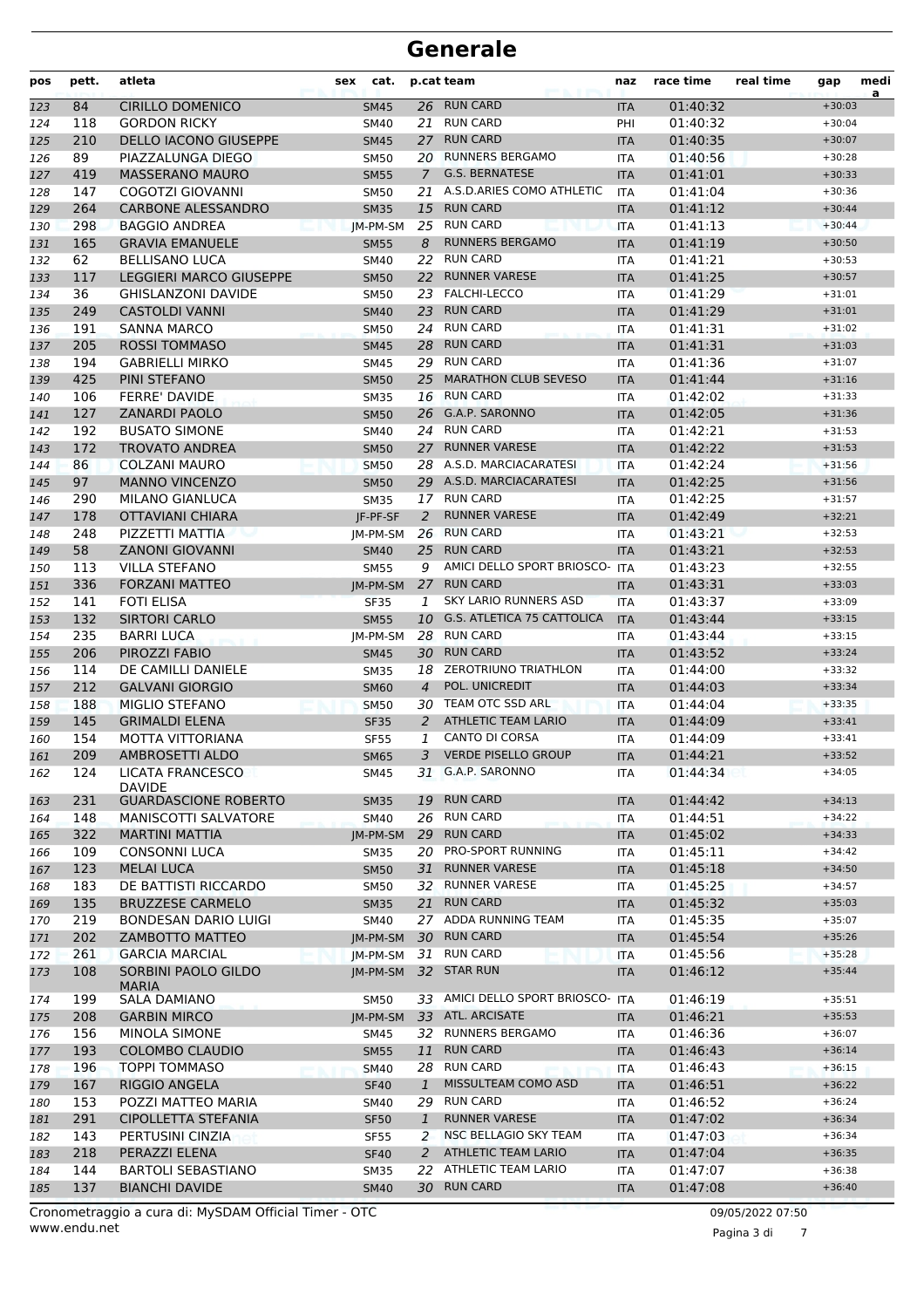| pos        | pett.      | atleta                                   | cat.<br>sex         |                | p.cat team                                       | naz                      | race time            | real time | gap                  | medi<br>a |
|------------|------------|------------------------------------------|---------------------|----------------|--------------------------------------------------|--------------------------|----------------------|-----------|----------------------|-----------|
| 186        | 179        | <b>BROGGI LUCA</b>                       | <b>SM55</b>         | 12             | <b>RUNNER VARESE</b>                             | <b>ITA</b>               | 01:47:11             |           | $+36:43$             |           |
| 187        | 242        | SAGNELLA ANNA                            | <b>SF35</b>         | 3              | PODISTICA PONTELUNGO                             | <b>ITA</b>               | 01:47:12             |           | $+36:43$             |           |
| 188        | 139        | LIRONI ALESSANDRO                        | <b>SM45</b>         | 33             | <b>RUN CARD</b>                                  | <b>ITA</b>               | 01:47:20             |           | $+36:52$             |           |
| 189        | 281        | <b>BIELLI MARCO</b>                      | <b>SM50</b>         | 34             | <b>RUN CARD</b>                                  | <b>ITA</b>               | 01:47:34             |           | $+37:05$             |           |
| 190        | 152        | <b>BELLITTI SANTO</b>                    | <b>SM55</b>         | 13             | <b>G.A.P. SARONNO</b>                            | <b>ITA</b>               | 01:47:37             |           | $+37:08$             |           |
| 191        | 171        | LEO CARMINE CESARIO                      | <b>SM55</b>         | 14             | NUOVA ATLETICA COPERTINO                         | <b>ITA</b>               | 01:47:37             |           | $+37:09$             |           |
| 192        | 119        | <b>SEMERARO DARIO</b>                    | <b>SM45</b>         | 34             | <b>RUN CARD</b>                                  | <b>ITA</b>               | 01:47:43             |           | $+37:14$             |           |
| 193        | 274        | <b>SBURLINO ALESSIA</b>                  | JF-PF-SF            | 3              | PODISTICA SOLIDARIETA'                           | <b>ITA</b>               | 01:47:46             |           | $+37:18$             |           |
| 194        | 272        | <b>MENEGATTI ROBERTA</b>                 | IF-PF-SF            | $\overline{4}$ | POL. TEAM BRIANZA LISSONE                        | <b>ITA</b>               | 01:47:55             |           | $+37:26$             |           |
| 195        | 246        | SALLUSTI MASSIMILIANO                    | <b>SM35</b>         | 23             | <b>RUN CARD</b>                                  | <b>ITA</b>               | 01:48:03             |           | $+37:35$             |           |
| 196        | 415        | <b>SUIGO MARCO</b>                       | <b>SM40</b>         | 31             | <b>RUNNER VARESE</b>                             | <b>ITA</b>               | 01:48:07             |           | $+37:39$             |           |
| 197        | 273        | NODARI MARIO                             | <b>SM50</b>         |                | 35 RUN CARD                                      | <b>ITA</b>               | 01:48:08             |           | $+37:40$             |           |
| 198        | 423        | <b>GIANFRANCO</b><br><b>VALESI MARTA</b> | IF-PF-SF            | 5              | ATL. O.S.G. GUANZATE                             | <b>ITA</b>               | 01:48:09             |           | $+37:41$             |           |
| 199        | 252        | <b>BUTTI VITTORIO</b>                    | <b>SM55</b>         |                | 15 ATHLETIC TEAM LARIO                           | <b>ITA</b>               | 01:48:15             |           | $+37:47$             |           |
| 200        | 182        | YANG RENA                                | IF-PF-SF            | 6              | <b>RUN CARD</b>                                  | <b>CAN</b>               | 01:48:17             |           | $+37:48$             |           |
| 201        | 332        | <b>ODORIZZI FRANCESCO</b>                | <b>SM35</b>         | 24             | <b>RUN CARD</b>                                  | <b>ITA</b>               | 01:48:27             |           | $+37:59$             |           |
| 202        | 325        | <b>PISANI FEDERICO</b>                   | <b>SM35</b>         | 25             | <b>RUN CARD</b>                                  | <b>ITA</b>               | 01:48:31             |           | $+38:02$             |           |
| 203        | 197        | ZUNINO LUCA<br>net                       | <b>SM35</b>         | 26             | <b>RUN CARD</b>                                  | <b>ITA</b>               | 01:48:35             |           | $+38:06$             |           |
| 204        | 266        | <b>RE GIOVANNIMATTEO</b>                 | <b>SM45</b>         | 35             | <b>RUN CARD</b>                                  | <b>ITA</b>               | 01:48:51             |           | $+38:22$             |           |
| 205        | 190        | <b>GUFFANTI RICCARDO</b>                 | <b>SM60</b>         | 5              | <b>RUN CARD</b>                                  | <b>ITA</b>               | 01:48:55             |           | $+38:27$             |           |
| 206        | 263        | CIUCCI DAVIDE ELIO                       | <b>SM45</b>         |                | 36 S.COOP ARL SD GS VILLA                        | <b>ITA</b>               | 01:49:01             |           | $+38:32$             |           |
| 207        | 255        | LONGONI MARTA                            | <b>SF40</b>         | 3              | <b>RUN CARD</b>                                  | <b>ITA</b>               | 01:49:02             |           | $+38:33$             |           |
| 208        | 226        | <b>ROSSI MARCO</b>                       | <b>SM55</b>         | 16             | <b>RUN CARD</b>                                  | <b>ITA</b>               | 01:49:02             |           | $+38:34$             |           |
|            |            | <b>ALESSANDRO</b>                        |                     |                |                                                  |                          |                      |           |                      |           |
| 209        | 236        | <b>PERON MICHELE</b>                     | <b>SM50</b>         | 36             | <b>RUN CARD</b>                                  | <b>ITA</b>               | 01:49:07             |           | $+38:39$             |           |
| 210        | 211        | <b>GULINO DANIELE</b>                    | <b>SM50</b>         | 37             | <b>ROMANO RUNNING</b>                            | <b>ITA</b>               | 01:49:08             |           | $+38:40$             |           |
| 211        | 232        | <b>MONTINO MASSIMO</b>                   | <b>SM50</b>         |                | 38 ASD RUN LIFE                                  | <b>ITA</b>               | 01:49:15             |           | $+38:46$             |           |
| 212        | 268        | LIGUTTI RITA                             | <b>SF55</b>         | 3              | <b>ALZAIA NAVIGLIO RUNNERS</b>                   | <b>ITA</b>               | 01:49:15             |           | $+38:47$             |           |
| 213        | 245        | <b>GALIMBERTI MAURIZIO</b>               | <b>SM35</b>         |                | 27 RUN CARD                                      | <b>ITA</b>               | 01:49:19             |           | $+38:51$             |           |
| 214        | 433        | FERRARESE ALESSANDRO                     | <b>SM35</b>         | 28             | <b>RUN CARD</b>                                  | <b>ITA</b>               | 01:49:24             |           | $+38:55$             |           |
| 215        | 146        | <b>FAINI AGNESE</b>                      | IF-PF-SF            | 7              | ZEROTRIUNO TRIATHLON                             | <b>ITA</b>               | 01:49:27             |           | $+38:58$             |           |
| 216        | 257        | <b>ZUCCARINI FAUSTO</b>                  | <b>SM45</b>         | 37             | <b>RUN CARD</b>                                  | <b>ITA</b>               | 01:49:31             |           | $+39:02$             |           |
| 217        | 189        | <b>AQUILINI MATTIA</b>                   | <b>SM35</b>         |                | 29 RUN CARD                                      | <b>ITA</b>               | 01:49:34             |           | $+39:05$             |           |
| 218        | 181        | <b>QUINTANA DANIEL</b>                   | IM-PM-SM            | 34             | MONZA MARATHON TEAM - A.                         | <b>ITA</b>               | 01:49:35             |           | $+39:07$             |           |
| 219        | 260        | PODESTANI ANDREA                         | SM40                |                | 32 RUN CARD                                      | <b>ITA</b>               | 01:49:36             |           | $+39:07$             |           |
| 220        | 424        | PALEARI VANNI                            | <b>SM35</b>         |                | 30 run card                                      | <b>ITA</b>               | 01:49:36             |           | $+39:07$             |           |
| 221        | 243<br>432 | <b>AZZOLIN MARCO</b><br>PROSERPIO FABIO  | <b>SM40</b>         | 33             | <b>RUNNER VARESE</b><br>MONZA MARATHON TEAM - A. | <b>ITA</b>               | 01:49:43             |           | $+39:15$<br>$+39:22$ |           |
| 222        |            | <b>FRASSI GIOVANNI</b>                   | <b>SM55</b>         | 17<br>38       | <b>RUN CARD</b>                                  | <b>ITA</b>               | 01:49:50             |           | $+39:32$             |           |
| 223<br>224 | 225<br>278 | <b>RINI LUCA</b>                         | SM45<br><b>SM40</b> |                | 34 RUN CARD                                      | <b>ITA</b><br><b>ITA</b> | 01:50:00<br>01:50:05 |           | $+39:37$             |           |
| 225        | 269        | <b>ORSINI MAURO</b>                      | <b>SM45</b>         |                | 39 ATLETICA ALTO LARIO                           | <b>ITA</b>               | 01:50:14             |           | $+39:46$             |           |
| 226        | 271        | <b>ABENI STEFANO</b>                     | <b>SM50</b>         |                | 39 G.A.P. SARONNO                                | <b>ITA</b>               | 01:50:20             |           | $+39:52$             |           |
| 227        | 347        | <b>BILLO GIUSEPPINA</b>                  | <b>SF50</b>         | 2              | <b>RUN CARD</b>                                  | ITA                      | 01:50:23             |           | $+39:54$             |           |
| 228        | 414        | CANNIZZARO GIANLUCA                      | <b>SM50</b>         | 40             | <b>RUN CARD</b>                                  | <b>ITA</b>               | 01:50:25             |           | $+39:57$             |           |
| 229        | 128        | <b>GALANTI GABRIELE</b>                  | SM40                |                | 35 S.COOP ARL SD GS VILLA                        | <b>ITA</b>               | 01:50:26             |           | $+39:58$             |           |
| 230        | 337        | <b>COLNAGHI GAIA</b>                     | JF-PF-SF            | 8              | <b>RUN CARD</b>                                  | <b>ITA</b>               | 01:50:30             |           | $+40:02$             |           |
| 231        | 217        | MANFREDI MAURIZIO                        | SM35                |                | 31 RUN CARD                                      | ITA                      | 01:51:01             |           | $+40:33$             |           |
| 232        | 229        | <b>GAVAZZI LIDIA</b>                     | <b>SF50</b>         | 3              | A.S.D. MARCIACARATESI                            | <b>ITA</b>               | 01:51:15             |           | $+40:47$             |           |
| 233        | 170        | <b>GRECO VITO RUDI</b>                   | SM45                | 40             | NUOVA ATLETICA COPERTINO                         | <b>ITA</b>               | 01:51:19             |           | $+40:50$             |           |
| 234        | 157        | PE BENITO DIXON JAMES                    | JM-PM-SM            |                | 35 ASD GLI AMICI DI MARCELLO                     | PHI                      | 01:51:31             |           | $+41:02$             |           |
| 235        | 299        | PAPA ALBERTO                             | JM-PM-SM            |                | 36 ZEROTRIUNO TRIATHLON                          | <b>ITA</b>               | 01:51:39             |           | $+41:10$             |           |
| 236        | 150        | <b>BELLOTTI DAVIDE</b>                   | JM-PM-SM            |                | 37 A.S.D. ESCAPE TEAM                            | <b>ITA</b>               | 01:51:39             |           | $+41:11$             |           |
| 237        | 292        | RIGAMONTI SIMONE                         | <b>SM35</b>         |                | 32 A.S.D. ESCAPE TEAM                            | ITA                      | 01:51:39             |           | $+41:11$             |           |
| 238        | 180        | <b>FABBROCINO ANTONIO</b>                | JM-PM-SM            |                | 38 RUN CARD                                      | <b>ITA</b>               | 01:51:41             |           | $+41:13$             |           |
| 239        | 214        | ZONCA ARIANNA                            | <b>SF35</b>         | 4              | ATL. PRESEZZO                                    | ITA                      | 01:51:49             |           | $+41:21$             |           |
| 240        | 422        | <b>SALA TATIANA</b>                      | JF-PF-SF            | 9              | S.COOP ARL SD GS VILLA                           | <b>ITA</b>               | 01:51:52             |           | $+41:23$             |           |
| 241        | 222        | <b>CALFI MARCELLA</b>                    | <b>SF40</b>         | 4              | GS AVIS TREVIGLIO G.                             | <b>ITA</b>               | 01:51:54             |           | $+41:25$             |           |
| 242        | 365        | <b>BUTTI MARCO</b>                       | <b>SM40</b>         | 36             | <b>RUN CARD</b>                                  | <b>ITA</b>               | 01:51:55             |           | $+41:26$             |           |
| 243        | 224        | <b>MUGGEO MARCO</b>                      | JM-PM-SM            |                | 39 RUN CARD                                      | <b>ITA</b>               | 01:51:56             |           | $+41:28$             |           |
| 244        | 279        | <b>LEO VANESSA</b>                       | JF-PF-SF            | 10             | <b>RUN CARD</b>                                  | <b>ITA</b>               | 01:51:59             |           | $+41:31$             |           |
| 245        | 174        | <b>KELLER DANIELE</b>                    | SM55                | 18             | <b>RUNNER VARESE</b>                             | ITA                      | 01:52:02             |           | $+41:34$             |           |
| 246        | 133        | PEREZ CLAUDIO                            | <b>SM55</b>         | 19             | <b>ATHLETIC TEAM LARIO</b>                       | <b>ITA</b>               | 01:52:13             |           | $+41:45$             |           |
| 247        | 311        | <b>ACCAPUTO GIOVANNI</b>                 | <b>SM45</b>         | 41             | <b>RUN CARD</b>                                  | ITA                      | 01:52:24             |           | $+41:55$             |           |
| 248        | 300        | <b>RIPA VITO</b>                         | <b>SM60</b>         | 6              | <b>RUN CARD</b>                                  | <b>ITA</b>               | 01:52:31             |           | $+42:02$             |           |

Pagina 4 di 7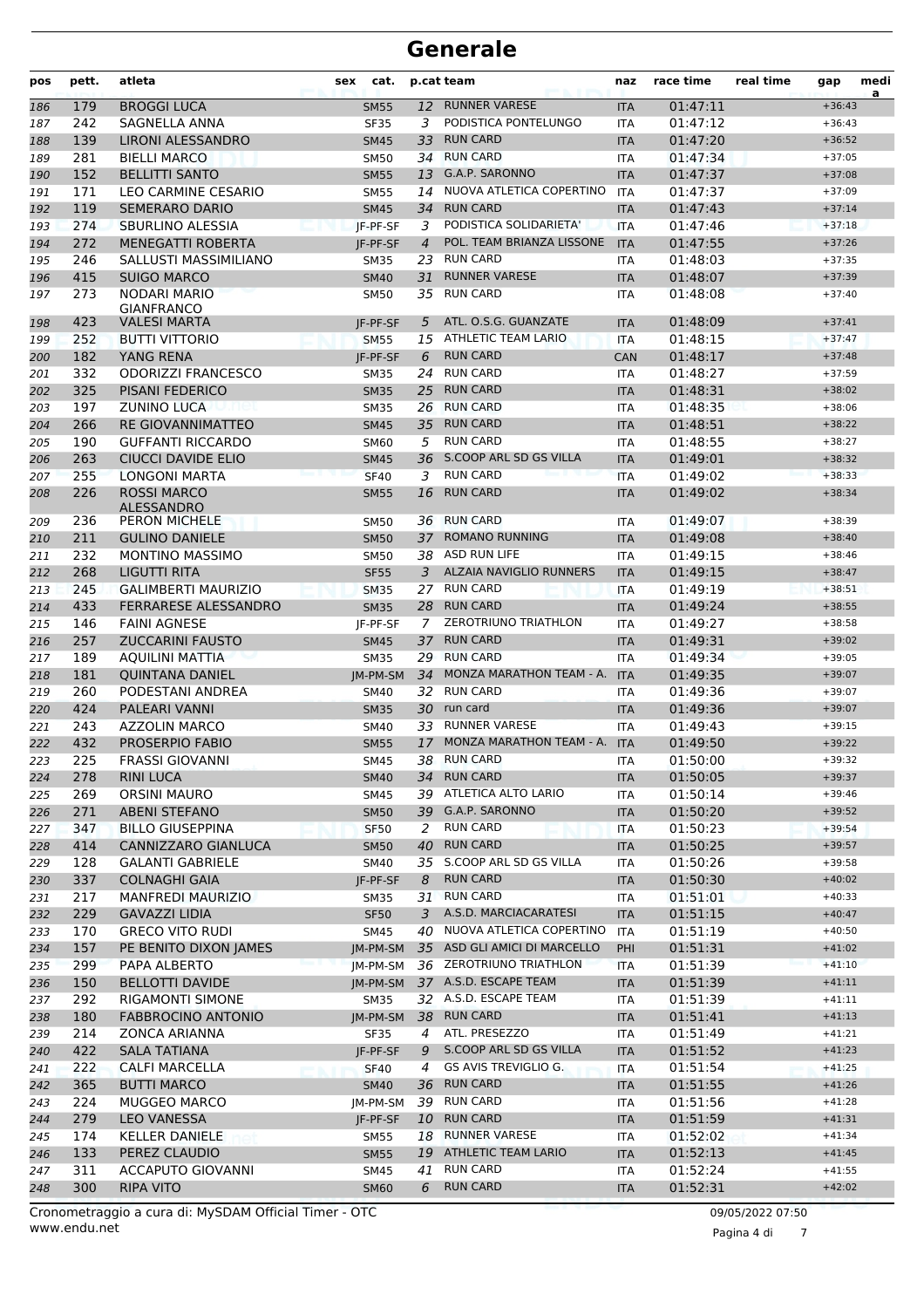| pos        | pett.      | atleta                                             | cat.<br>sex                |                | p.cat team                         | naz                      | race time            | real time | gap                  | medi<br>a |
|------------|------------|----------------------------------------------------|----------------------------|----------------|------------------------------------|--------------------------|----------------------|-----------|----------------------|-----------|
| 249        | 304        | <b>MARCON SERGIO</b>                               | <b>SM55</b>                | 20             | <b>CUS PRO PATRIA MILANO</b>       | <b>ITA</b>               | 01:52:31             |           | $+42:03$             |           |
| 250        | 265        | <b>GORLA LAURA</b>                                 | <b>SF45</b>                | 2              | <b>RUNNING SARONNO</b>             | <b>ITA</b>               | 01:52:37             |           | $+42:09$             |           |
| 251        | 237        | <b>BALUS CELLIA</b>                                | <b>SF35</b>                | 5              | ASD GLI AMICI DI MARCELLO          | <b>ITA</b>               | 01:52:37             |           | $+42:09$             |           |
| 252        | 79         | <b>MONZANI FRANCESCO</b>                           | IM-PM-SM                   | 40             | 1 TO RUN A.S.D.                    | <b>ITA</b>               | 01:52:39             |           | $+42:11$             |           |
| 253        | 15         | <b>ZAMBON RITA</b>                                 | <b>SF55</b>                | $\overline{4}$ | <b>RUNNER VARESE</b>               | <b>ITA</b>               | 01:52:53             |           | $+42:25$             |           |
| 254        | 258        | FERLICCA SANDRO                                    | <b>SM55</b>                | 21             | ADDA RUNNING TEAM                  | <b>ITA</b>               | 01:52:57             |           | $+42:29$             |           |
| 255        | 276        | <b>GORI GIULIO</b>                                 | IM-PM-SM                   | 41             | <b>RUN CARD</b>                    | <b>ITA</b>               | 01:53:06             |           | $+42:37$             |           |
| 256        | 104        | <b>BERTOLINI DANILO</b>                            | <b>SM65</b>                | $\overline{4}$ | ATL. VERBANO                       | <b>ITA</b>               | 01:53:24             |           | $+42:56$             |           |
| 257        | 158        | SONZOGNI ELEONORA                                  | <b>SF45</b>                | 3              | <b>RUNNERS BERGAMO</b>             | <b>ITA</b>               | 01:53:33             |           | $+43:05$             |           |
| 258        | 221        | <b>ICARDI ENRICO</b>                               | <b>SM60</b>                | 7              | <b>MARATONETI GENOVESI</b>         | <b>ITA</b>               | 01:53:39             |           | $+43:11$             |           |
| 259        | 233        | <b>ASSECONDI GIOEL</b>                             | <b>SM40</b>                | 37             | A.S.D. MARCIACARATESI              | <b>ITA</b>               | 01:53:43             |           | $+43:15$             |           |
| 260        | 230        | <b>BALDASSA ILARIA</b>                             | <b>SF40</b>                | 5              | S.COOP ARL SD GS VILLA             | <b>ITA</b>               | 01:53:45             |           | $+43:17$             |           |
| 261        | 335        | <b>TAGLIABUE CALIMERO</b>                          | <b>SM60</b>                | 8              | <b>RUN CARD</b><br><b>RUN CARD</b> | <b>ITA</b>               | 01:54:02             |           | $+43:34$             |           |
| 262        | 287        | <b>GAMBOTTI MARTA</b>                              | JF-PF-SF                   | 11             | <b>RUN CARD</b>                    | <b>ITA</b>               | 01:54:07             |           | $+43:39$             |           |
| 263        | 420        | <b>BOTTONI DANIELE</b>                             | IM-PM-SM                   | 42             | <b>RUN CARD</b>                    | <b>ITA</b>               | 01:54:34             |           | $+44:05$<br>$+44:14$ |           |
| 264        | 277        | <b>LECCHI DAVIDE</b>                               | <b>SM40</b>                | 38             | 42 ALA ATL. ABBIATEGRASSO          | <b>ITA</b>               | 01:54:42             |           |                      |           |
| 265        | 240<br>312 | <b>MANZONI LUCA</b><br><b>GOZZI MASSIMO MATTIA</b> | <b>SM45</b>                |                | POL. LIB. CERNUSCHESE              | <b>ITA</b>               | 01:54:47<br>01:54:54 |           | $+44:19$<br>$+44:25$ |           |
| 266        |            |                                                    | <b>SM50</b>                | 41             | DK RUNNERS MILANO                  | <b>ITA</b>               |                      |           | $+44:28$             |           |
| 267        | 220<br>270 | <b>VACCARO VALENTINA</b><br><b>CANALE CÉDRIC</b>   | <b>SF35</b>                | 6              | 43 RUN CARD                        | <b>ITA</b>               | 01:54:56<br>01:55:06 |           | $+44:38$             |           |
| 268        | 284        | <b>MAGGI FABRIZIO</b>                              | JM-PM-SM                   | 44             | <b>RUN CARD</b>                    | <b>FRA</b>               | 01:55:12             |           | $+44:44$             |           |
| 269        |            |                                                    | IM-PM-SM                   |                | <b>URBAN RUNNERS</b>               | <b>ITA</b>               |                      |           | $+44:50$             |           |
| 270        | 267<br>201 | <b>CHIGNOLI MARCO</b><br><b>OSSOLA MARCO</b>       | <b>SM50</b>                | 42             | <b>RUN CARD</b>                    | <b>ITA</b>               | 01:55:19<br>01:55:30 |           |                      |           |
| 271        | 293        | <b>RE STEFANO</b>                                  | <b>SM35</b>                | 33<br>45       | <b>RUN CARD</b>                    | <b>ITA</b>               | 01:55:42             |           | $+45:01$<br>$+45:13$ |           |
| 272        | 346        | <b>REGIS CRISTINA</b>                              | IM-PM-SM                   | 6              | <b>RUN CARD</b>                    | <b>ITA</b>               | 01:55:47             |           | $+45:19$             |           |
| 273<br>274 | 356        | <b>VALESI GIOVANNI</b>                             | <b>SF40</b><br><b>SM60</b> | 9              | ATL. O.S.G. GUANZATE               | <b>ITA</b><br><b>ITA</b> | 01:55:54             |           | $+45:25$             |           |
|            | 289        | PIATTI MICAELA                                     | <b>SF45</b>                | $\overline{4}$ | <b>RUN CARD</b>                    | <b>ITA</b>               | 01:55:56             |           | $+45:28$             |           |
| 275<br>276 | 250        | <b>FRATI MARCO</b>                                 | <b>SM55</b>                | 22             | <b>RUN CARD</b>                    | <b>ITA</b>               | 01:55:59             |           | $+45:30$             |           |
| 277        | 204        | <b>D'AMICIS MICHELE</b>                            | <b>IM-PM-SM</b>            | 46             | <b>RUN CARD</b>                    | <b>ITA</b>               | 01:56:03             |           | $+45:35$             |           |
| 278        | 129        | <b>SALA FRANCESCO</b>                              | <b>SM60</b>                | 10             | S.COOP ARL SD GS VILLA             | <b>ITA</b>               | 01:56:09             |           | $+45:41$             |           |
| 279        | 262        | <b>DAL CERO SIMONE</b>                             | <b>SM50</b>                |                | 43 S.COOP ARL SD GS VILLA          | <b>ITA</b>               | 01:56:10             |           | $+45:41$             |           |
| 280        | 168        | <b>CANTONI ROBERTO</b>                             | SM60                       | 11             | <b>RUNNER VARESE</b>               | <b>ITA</b>               | 01:56:10             |           | $+45:42$             |           |
| 281        | 295        | <b>CANNISTRA VICTORIA</b>                          | <b>SF40</b>                | $7^{\circ}$    | ATL. ARCISATE                      | <b>ITA</b>               | 01:56:10             |           | $+45:42$             |           |
| 282        | 296        | <b>DONZELLI DANIELE</b>                            | IM-PM-SM                   | 47             | <b>RUN CARD</b>                    | <b>ITA</b>               | 01:56:13             |           | $+45:45$             |           |
|            |            | <b>GIACOMO</b>                                     |                            |                |                                    |                          |                      |           |                      |           |
| 283        | 166        | <b>CRISTOFARI PIETRO</b>                           | <b>SM60</b>                | 12             | ASD PALESTRINA RUNNING             | <b>ITA</b>               | 01:56:14             |           | $+45:46$             |           |
| 284        | 223        | <b>SEBASTIANELLI PAOLA</b>                         | <b>SF55</b>                | 5              | ASD PALESTRINA RUNNING             | <b>ITA</b>               | 01:56:14             |           | $+45:46$             |           |
| 285        | 321        | <b>GUFFANTI FRANCESCA</b>                          | JF-PF-SF                   | 12             | <b>RUN CARD</b>                    | <b>ITA</b>               | 01:57:01             |           | $+46:32$             |           |
| 286        | 442        | DI PAOLO ERICA                                     | <b>SF50</b>                | 4              | <b>RUN CARD</b>                    | <b>ITA</b>               | 01:57:01             |           | $+46:32$             |           |
| 287        | 207        | <b>LESI FRANCESCO</b>                              | SM45                       |                | 43 RUN CARD                        | ITA                      | 01:57:08             |           | $+46:40$             |           |
| 288        | 443        | <b>MOLTENI FRANCESCO</b>                           | <b>SM55</b>                |                | 23 RUN CARD                        | ITA                      | 01:57:10             |           | $+46:42$             |           |
| 289        | 285        | <b>FAZIO JACOPO MARIA</b>                          | JM-PM-SM                   |                | 48 RUN CARD                        | <b>ITA</b>               | 01:57:27             |           | $+46:59$             |           |
| 290        | 256        | FONTANA NICOLA LUIGI                               | <b>SM45</b>                | 44             | RUNAWAY MILANO A.S.D.              | SUI                      | 01:57:32             |           | $+47:04$             |           |
| 291        | 377        | <b>FERRARI PIETRO</b>                              | <b>SM50</b>                | 44             | <b>RUN CARD</b>                    | <b>ITA</b>               | 01:57:38             |           | $+47:10$             |           |
| 292        | 200        | COCCIOLONE CHRISTIAN                               | <b>SM50</b>                |                | 45 RUN CARD                        | ITA                      | 01:57:55             |           | $+47:27$             |           |
| 293        | 159        | COGLIATI ALESSANDRO                                | <b>SM45</b>                |                | 45 POLISPORTIVA SALUS              | <b>ITA</b>               | 01:58:46             |           | $+48:18$             |           |
| 294        | 184        | TALA KATARIINA                                     | <b>SF45</b>                | 5              | <b>RUN CARD</b>                    | <b>FIN</b>               | 01:58:50             |           | $+48:22$             |           |
| 295        | 324        | <b>CIAMPO DAVIDE</b>                               | <b>SM35</b>                | 34             | <b>RUN CARD</b>                    | <b>ITA</b>               | 01:58:54             |           | $+48:26$             |           |
| 296        | 288        | LAZZARINI MARZIA                                   | <b>SF50</b>                | 5              | <b>RUN CARD</b><br><b>RUN CARD</b> | ITA                      | 01:58:55             |           | $+48:26$<br>$+48:39$ |           |
| 297        | 345        | <b>ROTONDI MAURO</b><br><b>EDOARDO</b>             | <b>SM50</b>                | 46             |                                    | <b>ITA</b>               | 01:59:08             |           |                      |           |
| 298        | 198        | <b>MARCHELLI CLAUDIO</b>                           | <b>SM35</b>                |                | 35 RUN CARD                        | <b>ITA</b>               | 01:59:10             |           | $+48:42$             |           |
| 299        | 378        | <b>ESPOSITO LUCA</b>                               | JM-PM-SM                   |                | 49 RUN CARD                        | <b>ITA</b>               | 01:59:13             |           | $+48:44$             |           |
| 300        | 161        | <b>MERLINI DAVIDE</b>                              | SM45                       |                | 46 RUN CARD                        | ITA                      | 01:59:14             |           | $+48:45$             |           |
| 301        | 358        | <b>SALAMINA MARIA</b>                              | <b>SF55</b>                | 6              | ATL. E PODISTICA POL.              | <b>ITA</b>               | 01:59:14             |           | $+48:46$             |           |
| 302        | 239        | TERZAGHI MICHELA                                   | <b>SF45</b>                | 6              | ZEROTRIUNO TRIATHLON               | ITA                      | 01:59:40             |           | $+49:11$             |           |
| 303        | 228        | <b>RUSSO FABRIZIO</b>                              | <b>SM40</b>                | 39             | <b>RUN CARD</b>                    | <b>ITA</b>               | 01:59:48             |           | $+49:20$             |           |
| 304        | 435        | <b>NEGRO LORENZO</b>                               | JM-PM-SM                   | 50             | <b>RUN CARD</b>                    | ITA                      | 01:59:55             |           | $+49:26$             |           |
| 305        | 408        | <b>BRANDINO AURORA</b>                             | JF-PF-SF                   |                | 13 RUN CARD                        | <b>ITA</b>               | 01:59:58             |           | $+49:30$             |           |
| 306        | 317        | <b>MARCATO LUIGI</b>                               | SM60                       |                | 13 PRO-SPORT RUNNING               | ITA                      | 02:00:03             |           | $+49:34$             |           |
| 307        | 140        | RIZZI EDUARDO                                      | <b>SM55</b>                |                | 24 RUN CARD                        | <b>ITA</b>               | 02:00:04             |           | $+49:36$             |           |
| 308        | 176        | <b>FEDERICI MIRO</b>                               | SM40                       | 40             | <b>CUS PRO PATRIA MILANO</b>       | ITA                      | 02:00:08             |           | $+49:40$             |           |
| 309        | 341        | <b>LILLIU STEFANO</b>                              | <b>SM50</b>                | 47             | <b>MANERANNERS</b>                 | <b>ITA</b>               | 02:00:14             |           | $+49:46$             |           |
| 310        | 350        | PICASSO VALENTINA                                  | <b>SF45</b>                | 7              | <b>URBAN RUNNERS</b>               | ITA                      | 02:00:24             |           | $+49:56$             |           |
| 311        | 302        | <b>LONGONI ANNA</b>                                | <b>SF50</b>                | 6              | <b>RUN CARD</b>                    | <b>ITA</b>               | 02:00:26             |           | $+49:58$             |           |

Pagina 5 di 7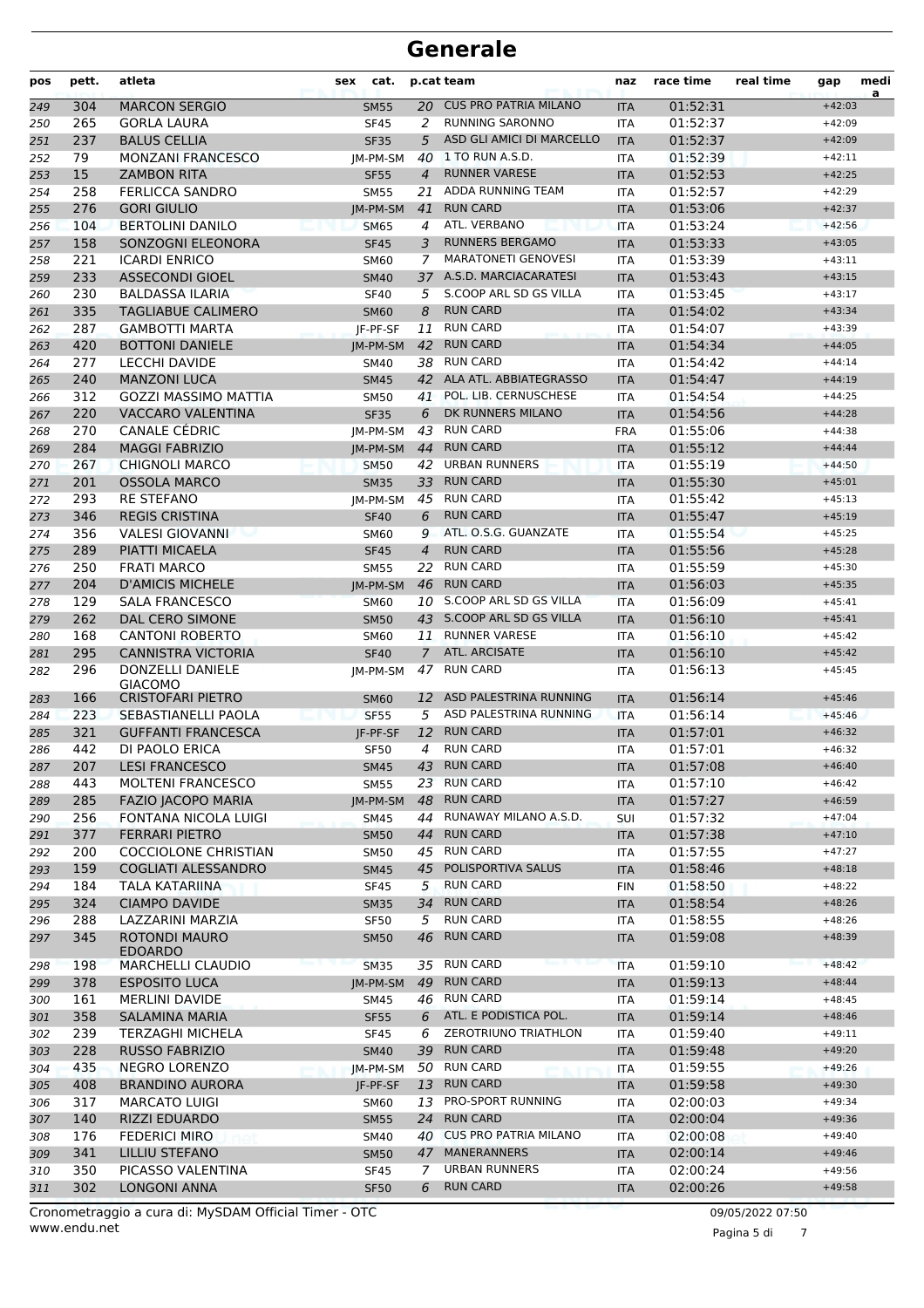| pos | pett. | atleta                                    | sex | cat.        |               | p.cat team                     | naz        | race time | real time | gap        | medi<br>a |
|-----|-------|-------------------------------------------|-----|-------------|---------------|--------------------------------|------------|-----------|-----------|------------|-----------|
| 312 | 305   | <b>DALLAGO MARTA</b>                      |     | <b>SF60</b> | $\mathbf{1}$  | ATL. VALLI DI NON E SOLE       | <b>ITA</b> | 02:00:44  |           | $+50:16$   |           |
| 313 | 247   | PERINI PAOLO                              |     | <b>SM45</b> | 47            | <b>RUN CARD</b>                | <b>ITA</b> | 02:00:44  |           | $+50:16$   |           |
| 314 | 280   | <b>CASTAGNA MARCELLO</b>                  |     | <b>SM60</b> | 14            | <b>GS AVIS TREVIGLIO G.</b>    | <b>ITA</b> | 02:00:45  |           | $+50:17$   |           |
| 315 | 318   | <b>VERGA DAVIDE</b>                       |     | SM45        | 48            | TEAM OTC SSD ARL               | <b>ITA</b> | 02:00:57  |           | $+50:29$   |           |
| 316 | 438   | <b>SANTORUM FABIO</b>                     |     | <b>SM45</b> | 49            | <b>RUN CARD</b>                | <b>ITA</b> | 02:01:22  |           | $+50:53$   |           |
| 317 | 186   | <b>MERCURI FRANCO</b>                     |     | <b>SM65</b> | 5             | <b>RUN CARD</b>                | <b>ITA</b> | 02:01:22  |           | $+50:54$   |           |
| 318 | 354   | ALAVANJA SILVIJA                          |     | <b>SF40</b> | 8             | <b>AK FIT</b>                  | <b>SUI</b> | 02:01:35  |           | $+51:07$   |           |
| 319 | 333   | <b>SENIA ROBERTA</b>                      |     | <b>SF40</b> | 9             | <b>RUN CARD</b>                | <b>ITA</b> | 02:01:37  |           | $+51:09$   |           |
| 320 | 353   | <b>MARINONI GIUSEPPE</b>                  |     | <b>SM45</b> | 50            | POLISPORTIVA SALUS             | <b>ITA</b> | 02:02:17  |           | $+51:49$   |           |
| 321 | 394   | <b>RUSSI VINCENZO</b>                     |     | SM40        | 41            | <b>RUN CARD</b>                | <b>ITA</b> | 02:02:24  |           | $+51:56$   |           |
| 322 | 310   | <b>NOBILI SARA</b>                        |     | <b>SF45</b> | 8             | <b>RUN CARD</b>                | <b>ITA</b> | 02:02:26  |           | $+51:57$   |           |
| 323 | 283   | <b>MONTRASIO DANIELA</b>                  |     | <b>SF50</b> | 7             | <b>RUNNERS DESIO</b>           | <b>ITA</b> | 02:02:30  |           | $+52:01$   |           |
| 324 | 306   | <b>RATTI LIA</b>                          |     | <b>SF45</b> | 9             | <b>RUNNERS BERGAMO</b>         | <b>ITA</b> | 02:02:30  |           | $+52:02$   |           |
| 325 | 342   | <b>GRASSI TIZIANO</b>                     |     | <b>SM45</b> | 51            | <b>RUN CARD</b>                | <b>ITA</b> | 02:02:54  |           | $+52:26$   |           |
| 326 | 294   | <b>IMPERIALI GIANNI</b>                   |     | <b>SM65</b> | 6             | <b>RUN CARD</b>                | <b>ITA</b> | 02:03:06  |           | $+52:38$   |           |
| 327 | 390   | PIERI MARCO                               |     | <b>SM50</b> | 48            | <b>RUN CARD</b>                | <b>ITA</b> | 02:03:34  |           | $+53:06$   |           |
| 328 | 400   | <b>TANTILLO GERLANDO</b>                  |     | <b>SM55</b> | 25            | <b>RUN CARD</b>                | <b>ITA</b> | 02:03:41  |           | $+53:13$   |           |
| 329 | 398   | <b>DENITTO FLAVIO</b>                     |     | <b>SM35</b> |               | 36 RUN CARD                    | <b>ITA</b> | 02:03:48  |           | $+53:20$   |           |
| 330 | 175   | <b>RUSSO GABRIELLA</b>                    |     | <b>SF50</b> | 8             | A.S. CANTURINA POL. S.         | <b>ITA</b> | 02:03:52  |           | $+53:24$   |           |
| 331 | 234   | <b>MAURI CRISTINA</b>                     |     | <b>SF45</b> |               | 10 A.S. CANTURINA POL. S.      | <b>ITA</b> | 02:03:53  |           | $+53:24$   |           |
| 332 | 359   | <b>MATINONG MARIDEL</b>                   |     | <b>SF40</b> | 10            | ASD GLI AMICI DI MARCELLO      | PHI        | 02:04:16  |           | $+53:47$   |           |
| 333 | 326   | TANANGCO JOSE ARIZ<br><b>HALILI</b>       |     | <b>SM50</b> | 49            | ASD GLI AMICI DI MARCELLO      | PHI        | 02:04:16  |           | $+53:48$   |           |
| 334 | 389   | <b>PISTONE ENRICO</b>                     |     | <b>SM60</b> | 15            | A.S.D.ARIES COMO ATHLETIC      | <b>ITA</b> | 02:04:20  |           | $+53:52$   |           |
| 335 | 275   | <b>BARZAGHI GIUSEPPINA</b>                |     | <b>SF40</b> | 11            | AMICI DELLO SPORT BRIOSCO- ITA |            | 02:04:25  |           | $+53:56$   |           |
| 336 | 251   | <b>TRABATTONI AMALIA</b>                  |     | SF65 e olt  | $\mathbf{1}$  | <b>U.S. SAN MAURIZIO</b>       | <b>ITA</b> | 02:04:41  |           | $+54:12$   |           |
| 337 | 309   | <b>TAGLIABUE ROBERTO</b><br><b>MARIA</b>  |     | <b>SM55</b> | 26            | <b>U.S. SAN MAURIZIO</b>       | <b>ITA</b> | 02:04:41  |           | $+54:13$   |           |
| 338 | 416   | <b>VAGO PAOLA</b>                         |     | <b>SF50</b> | 9             | G.A.P. SARONNO                 | <b>ITA</b> | 02:04:57  |           | $+54:29$   |           |
| 339 | 392   | VANIN ALESSANDRO                          |     | <b>SM45</b> | 52            | <b>RUN CARD</b>                | <b>ITA</b> | 02:05:02  |           | $+54:33$   |           |
| 340 | 319   | <b>FOTI ROBERTO</b>                       |     | <b>SM50</b> | 50            | <b>G.S. BERNATESE</b>          | <b>ITA</b> | 02:05:27  |           | $+54:58$   |           |
| 341 | 402   | <b>FERRARO DOMENICO</b>                   |     | SM70 e      | 2             | SETTE LAGHI RUNNERS            | <b>ITA</b> | 02:05:38  |           | $+55:10$   |           |
| 342 | 364   | <b>ANGIUONI ROBERTO</b>                   |     | <b>SM55</b> | 27            | <b>TRIATHLON CREMONA</b>       | <b>ITA</b> | 02:05:54  |           | $+55:25$   |           |
| 343 | 352   | <b>BOSETTI ANDREA</b>                     |     | <b>SM35</b> |               | 37 RUNNERS LEGNANO SSD ARL     | <b>ITA</b> | 02:06:17  |           | $+55:48$   |           |
| 344 | 361   | <b>FANETTI LORENZO</b>                    |     | IM-PM-SM    | 51            | <b>RUN CARD</b>                | <b>ITA</b> | 02:06:29  |           | $+56:01$   |           |
| 345 | 286   | <b>MARINO GABRIELLA</b>                   |     | <b>SF50</b> |               | 10 RUN CARD                    | <b>ITA</b> | 02:06:46  |           | $+56:17$   |           |
| 346 | 343   | <b>MOROCUTTI ANDREA</b><br><b>MICHELE</b> |     | <b>SM50</b> | 51            | <b>RUN CARD</b>                | <b>ITA</b> | 02:07:22  |           | $+56:54$   |           |
| 347 | 348   | <b>GIANI ANNA FRANCESCA</b>               |     | <b>SF45</b> | 11            | ROAD RUNNERS CLUB MILANO ITA   |            | 02:07:22  |           | $+56:54$   |           |
| 348 | 334   | <b>SACKRULE ALEXANDER</b>                 |     | <b>SM45</b> |               | 53 RUN CARD                    | <b>ITA</b> | 02:07:22  |           | $+56:54$   |           |
| 349 | 372   | <b>ANTONACCI GENNARO</b>                  |     | <b>SM35</b> |               | 38 RUN CARD                    | ITA        | 02:07:35  |           | $+57:06$   |           |
| 350 | 315   | <b>BOSCARELLO ILEANA</b>                  |     | <b>SF45</b> | 12            | <b>RUNNERS DESIO</b>           | <b>ITA</b> | 02:07:37  |           | $+57:09$   |           |
| 351 | 308   | ARNABOLDI GIORGIO                         |     | SM50        |               | 52 RUN CARD                    | ITA        | 02:07:52  |           | $+57:23$   |           |
| 352 | 177   | <b>TOMBA LUCA</b>                         |     | <b>SM55</b> |               | 28 TRISESSANTA A.S.D.          | <b>ITA</b> | 02:08:31  |           | $+58:03$   |           |
| 353 | 238   | NEGRI PATRIZIA                            |     | <b>SF60</b> | 2             | <b>MARATHON CLUB IMPERIA</b>   | <b>ITA</b> | 02:08:44  |           | $+58:16$   |           |
| 354 | 417   | <b>FRASCADORE ANGELO</b>                  |     | <b>SM65</b> | $\mathcal{I}$ | G.A.P. SARONNO                 | <b>ITA</b> | 02:08:45  |           | $+58:17$   |           |
| 355 | 380   | <b>FACCHIN ANNALISA</b>                   |     | <b>SF50</b> | 11            | <b>RUN CARD</b>                | ITA        | 02:08:47  |           | $+58:19$   |           |
| 356 | 363   | <b>CERELLA ANTHONY</b><br><b>FRANCOIS</b> |     | <b>SM40</b> | 42            | NRDC-ITA RUNNING CLUB          | <b>USA</b> | 02:08:50  |           | $+58:22$   |           |
| 357 | 330   | KARAYIANNI YIOTA                          |     | SF45        |               | 13 RUN CARD                    | GRE        | 02:09:36  |           | $+59:07$   |           |
| 358 | 411   | <b>BURASCHI ANTONIO</b>                   |     | <b>SM45</b> | 54            | <b>RUNNING SARONNO</b>         | <b>ITA</b> | 02:09:42  |           | $+59:13$   |           |
| 359 | 327   | <b>COSSU CESARE</b>                       |     | <b>SM50</b> |               | 53 U.S. SAN MAURIZIO           | <b>ITA</b> | 02:10:17  |           | $+59:49$   |           |
| 360 | 282   | <b>BARTOLINI MATTEO</b>                   |     | <b>SM35</b> |               | 39 ATL. SESTINI FIAMME VERDI   | <b>ITA</b> | 02:10:42  |           | $+1:00:13$ |           |
| 361 | 339   | <b>BONAZZA GIULIO</b>                     |     | JM-PM-SM    |               | 52 RUN CARD                    | ITA        | 02:10:46  |           | $+1:00:18$ |           |
| 362 | 355   | <b>BOTTA BIANCA</b>                       |     | <b>SF55</b> | $\mathcal{I}$ | <b>RUN CARD</b>                | <b>ITA</b> | 02:10:52  |           | $+1:00:24$ |           |
| 363 | 313   | CARLUCCI ALFREDO                          |     | SM35        |               | 40 RUN CARD                    | ITA        | 02:10:59  |           | $+1:00:30$ |           |
| 364 | 360   | <b>MATINONG MARINY</b>                    |     | <b>SF40</b> |               | 12 ASD GLI AMICI DI MARCELLO   | PHI        | 02:11:24  |           | $+1:00:55$ |           |
| 365 | 316   | <b>CASSINA MARA</b>                       |     | <b>SF45</b> |               | 14 RUNNERS DESIO               | ITA        | 02:11:35  |           | $+1:01:07$ |           |
| 366 | 431   | <b>GIORGIO LEONARDO</b>                   |     | JM-PM-SM    |               | 53 RUN CARD                    | <b>ITA</b> | 02:11:38  |           | $+1:01:10$ |           |
| 367 | 369   | <b>GALIMBERTI ELENA</b>                   |     | <b>SF55</b> | 8             | ATL. CAIRATESE                 | <b>ITA</b> | 02:11:42  |           | $+1:01:13$ |           |
| 368 | 391   | <b>LEGNANI SARA</b>                       |     | <b>SF45</b> | 15            | ATL. CAIRATESE                 | <b>ITA</b> | 02:11:42  |           | $+1:01:13$ |           |
| 369 | 444   | LIVIO LUCIA                               |     | <b>SF40</b> | 13            | <b>RUN CARD</b>                | ITA        | 02:12:05  |           | $+1:01:37$ |           |
| 370 | 371   | DE ROSSO MARIO                            |     | <b>SM45</b> |               | 55 RUN CARD                    | <b>ITA</b> | 02:12:22  |           | $+1:01:53$ |           |
| 371 | 367   | PEDERZOLI SIMONE                          |     | SM45        |               | 56 RUN CARD                    | <b>ITA</b> | 02:12:26  |           | $+1:01:58$ |           |
| 372 | 366   | PIROVANO GABRIELLA                        |     | <b>SF50</b> |               | 12 A.S. CANTURINA POL. S.      | <b>ITA</b> | 02:12:45  |           | $+1:02:16$ |           |
| 373 | 379   | <b>COLOMBO PIROLA</b>                     |     | <b>SF55</b> | 9             | <b>RUN CARD</b>                | <b>ITA</b> | 02:13:15  |           | $+1:02:47$ |           |

www.endu.net Cronometraggio a cura di: MySDAM Official Timer - OTC 09/05/2022 07:50

Pagina 6 di 7